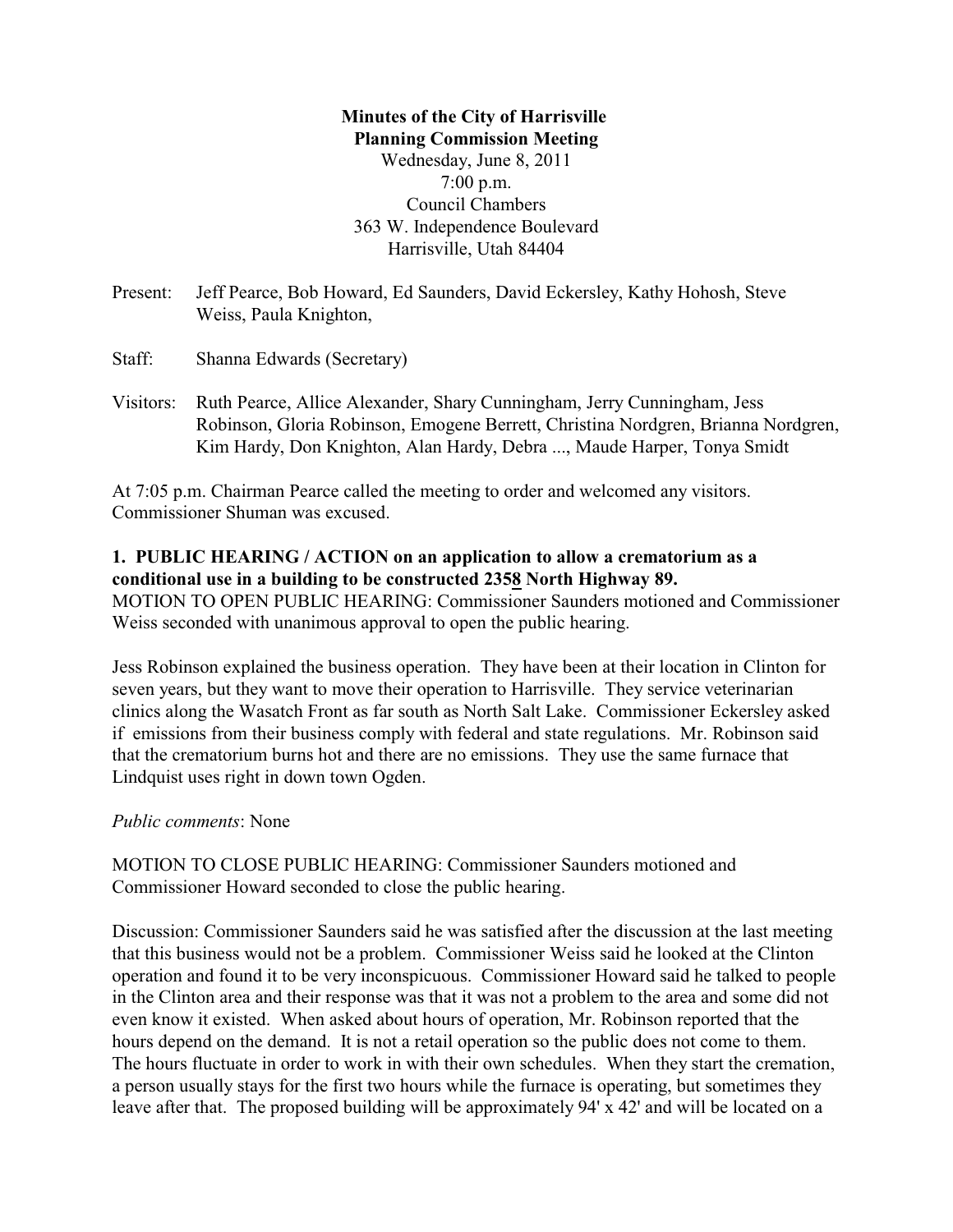Harrisville City Planning Commission Meeting - June 8, 2011 **Page 2** 

lot that is half an acre. Patrick Dean asked to speak, and he stated that he represents Emogene Barrett's property. He pointed out the address was noticed as 2359 North which would put it on the other side of the highway. Secretary Edwards said that was an error. The address should have been shown as 2358 North. Mr. Dean recommended that the commission table action since the address was in error. Commissioner Saunders said there has been no opposition to the operation and he does not consider the address error to be a problem. Commissioners explained to Mr. Dean that there is a parcel of property between Emogene Barrett's property and the property where the crematorium will be built.

MOTION: Commissioner Weiss motioned to approve the application to for a crematorium as a conditional use in a building to be constructed at 2358 North Highway 89. The motion was seconded by Commissioner Saunders and voting was unanimous.

## **2. PUBLIC HEARING / ACTION on a conditional use application to allow a new electronic sign at the city offices at 363 West Independence Boulevard.**

MOTION TO OPEN THE PUBLIC HEARING: Commissioner Weiss motioned and Commissioner Hohosh seconded with unanimous approval to open the public hearing.

Gene Bingham represented the city. Commissioners received pictures and information on the proposed sign prior to the meeting. Gene Bingham stated that it is time to replace the old sign because it is difficult to keep up and the electronic sign will enhance the city property. The city council budgeted for a new sign a year ago. There will be a planter box at the base of the sign. The sign can be controlled from inside the city office or even from a lap top computer.

## *Public comments:*

Don Knighton: He asked if the city had taken into consideration the set back from the road, and lighting of the pole including distraction with different wrappings at a very busy intersection.

Gene Bingham explained he worked with UDOT and even went back further on the city side to establish the sign placement. The sign company that will be constructing the sign designed it according to the new sign ordinance. It is LED but the brightness tones down when the sky darkens.

MOTION TO CLOSE THE PUBLIC HEARING: Commissioner Saunders motioned and Commissioner Howard seconded with unanimous approval to close the public hearing.

MOTION: Commissioner Hohosh motioned to approve the conditional use to permit a new electronic sign at the city offices at 363 West Independence Boulevard. The motion was seconded by Commissioner Eckersley and voting was unanimous.

## **3. PUBLIC HEARING / ACTION on an application to allow a home occupation at 2329 North 750 West that includes warehousing and sales of items from an accessory building in the A-1 Zone.**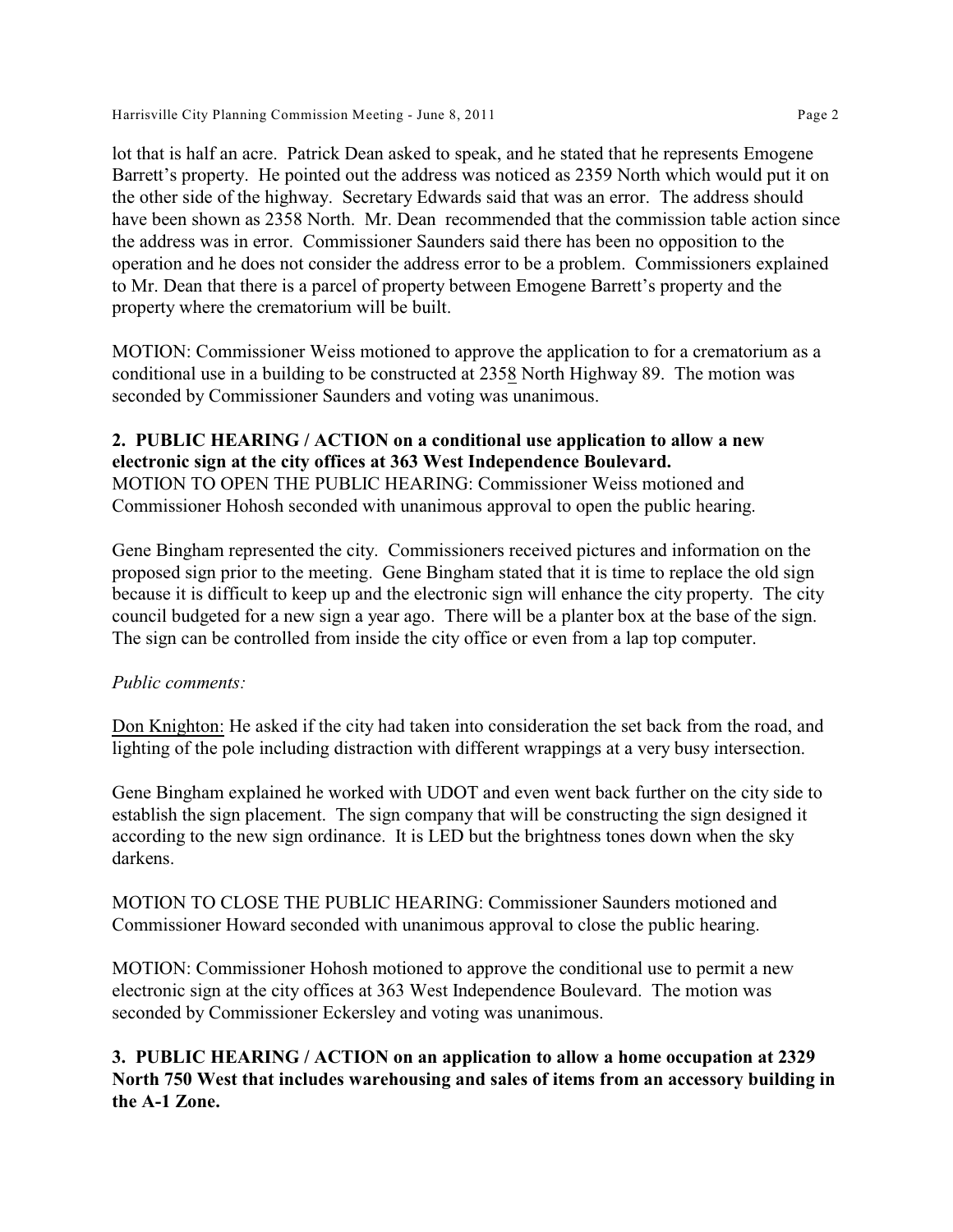MOTION TO OPEN THE PUBLIC HEARING: Commissioner Weiss motioned and Commissioner Howard seconded with unanimous approval to open the public hearing.

Christina Nordgren explained that her products come in pieces. She puts the items together, stores them in her accessory building, and then sells the completed items on the internet. Occasionally customers come to pick up the items (no more than three a day), but it is generally by appointment. She has adequate off street parking on her property when customers do come. She does not have signs on the building and does not have a show room. When asked if it will evolve into more of a standard retail business, she said if it comes to that she will rent a building with a store front. Her business is called "Rock Bottom Sales," and she has a state license for selling internet home furnishings.

#### *Public comments:*

Kim Hardy (2327 N. 750 W.): She lives adjacent to the property on the south. The driveway is next to her property. She said it has never been a problem. There are one or two cars coming in and out once or twice a day. There are no semi truck deliveries.

Tonya Smidt (Friend): She stated she is a friend to Christina. She said customer volume is controlled because customers must call before they come. Christina does not run a store, and tries to be compatible with the residential neighborhood.

Richard Allan (2441 N. 750 W.): He asked if the applicant already has a home occupation licence, why is this being considered now? He stated that there are no sidewalks on 750 West and the children have to walk in the road to get to school. The school bus will not pick them up. His concern is for any additional traffic being added onto that street.

Commissioners explained that a conditional use permit is required because she is using an accessory building for the home occupation. Christina Nordgren reported that since this was brought to the attention of the city, she has moved her operation to a storage shed. This actually causes more traffic, because people come to her house and she has to get in her car and go with them to the storage shed, so it makes for more cars going in and out of her property.

Don Knighton: He inquired whether the accessory building had been inspected for code compliance with the new use.

Commissioners said that is not required since this is not commercial.

MOTION TO CLOSE THE PUBLIC HEARING: Commissioner Knighton motioned and Commissioner Hohosh seconded with unanimous approval to close the public hearing.

MOTION: Commissioner Weiss motion to approve the application to allow a conditional use for a home occupation at 2329 north 750 West that includes warehousing and sales of items from an